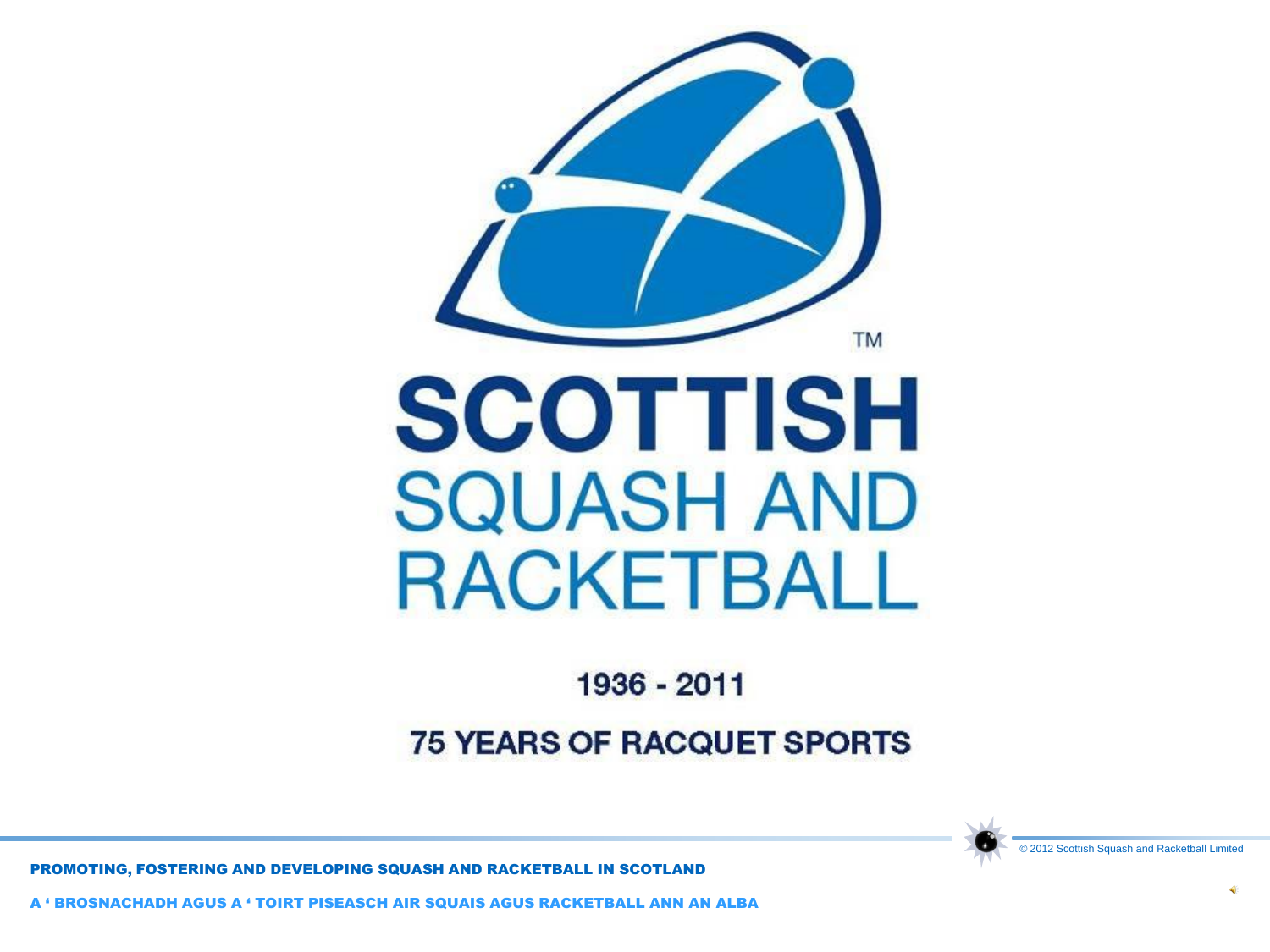# **'BUILDING TO THE COMMONWEALTH GAMES 2014' INITIATIVE**

#### DISCUSSION PAPER 5

KEY TOPICS

# Turning, Blocking, Created Interference and Minimal Interference



*Ian Allanach – 12/04/2012*



© 2012 Scottish Squash and Racketball Lire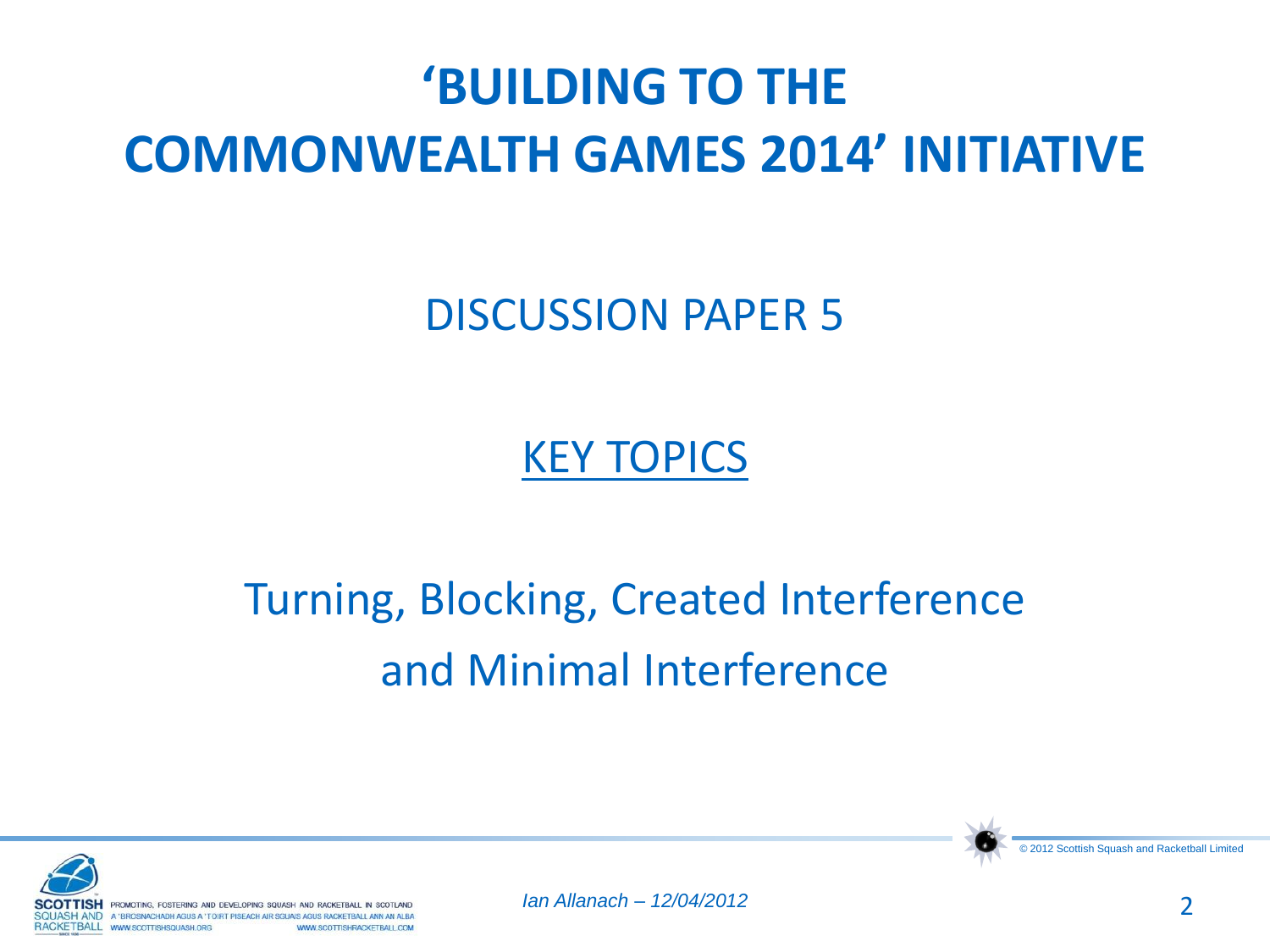## **KEY TOPICS PRESENTATION**

- This presentation looks at the following key topics that concern referees when officiating a match:
- 1. Turning Slide 4
- 2. Blocking Slide 8
- 3. Created Interference Slide 14
- 4. Minimal Interference Slide 17



© 2012 Scottish Squash and Racketball Limite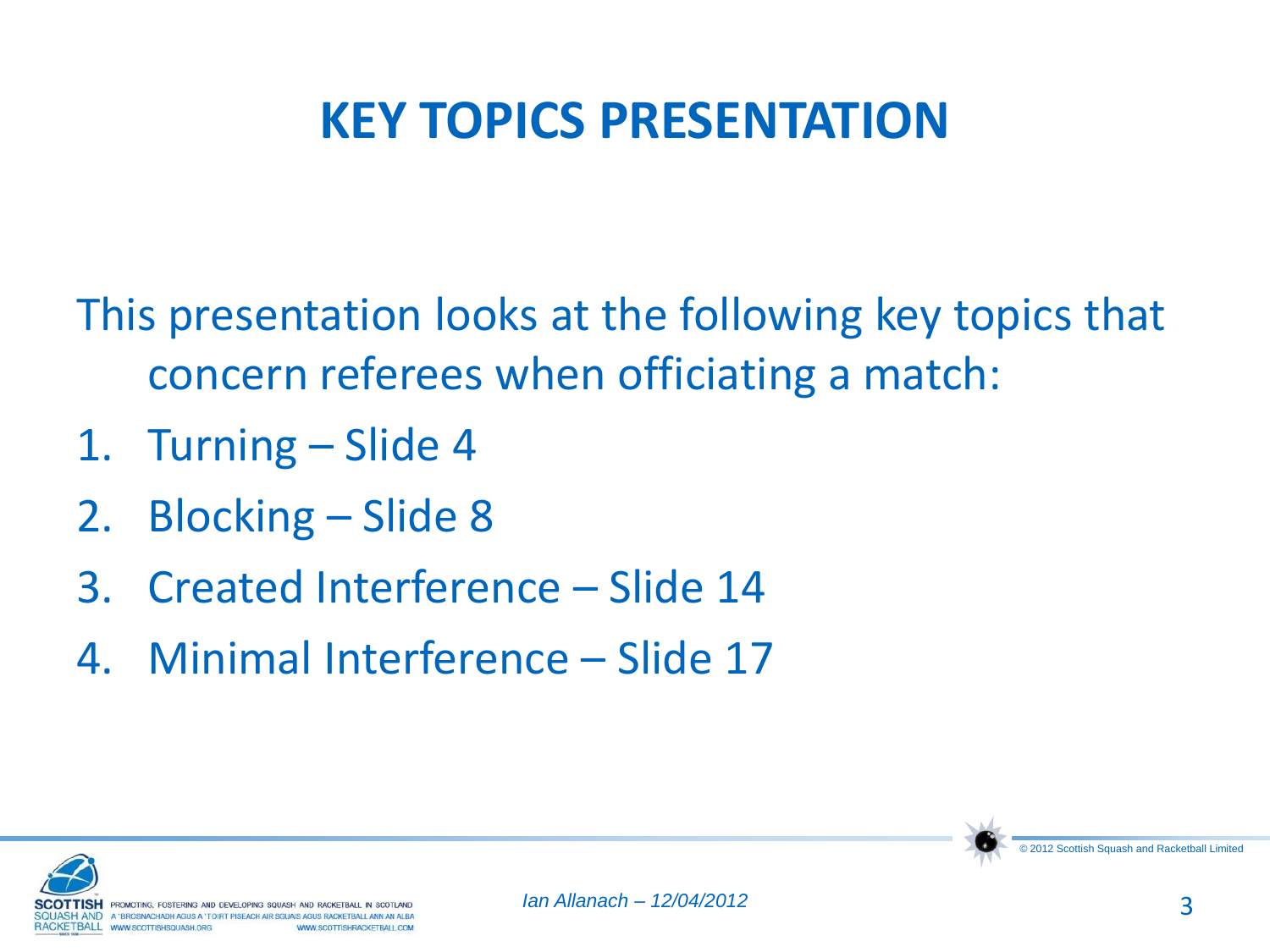# **TOPIC 1 – Turning**

- Turning is not allowed
- Physical turning, mental turning
- Turning is NOT shaping, playing behind back, playing between legs
- Professionals do it safely
- Others do not
- If it goes wrong the following are suggested



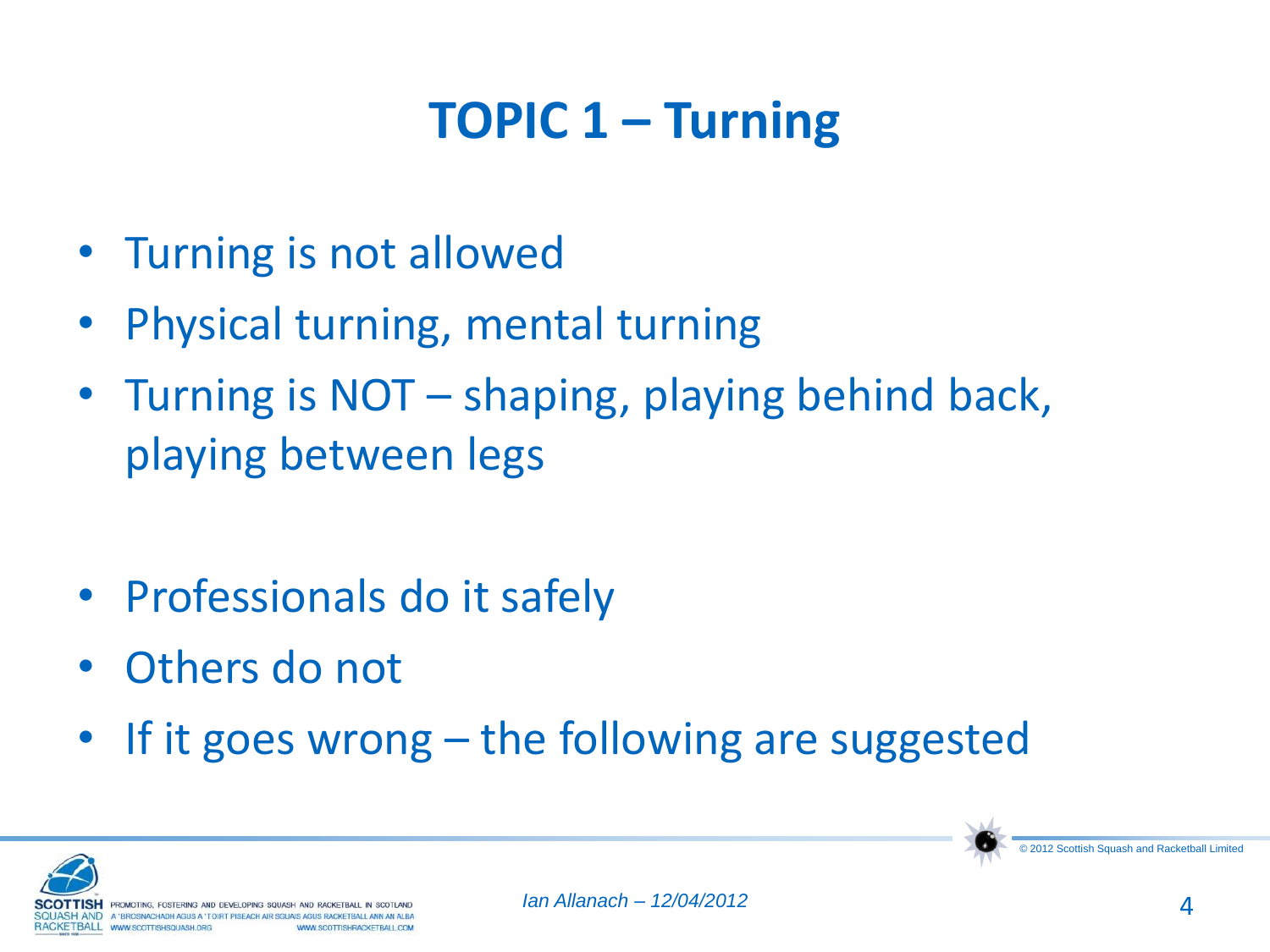## Player turns and Hits Opponent - 1

- Point to opponent
- Conduct warning to player
- Judge whether it is enough to go with

"Mr  $X$  – you must not play that ball on turning, you endanger your opponent ( - if it happens again it will be a Conduct Stroke)"

• Suggest same action if near miss

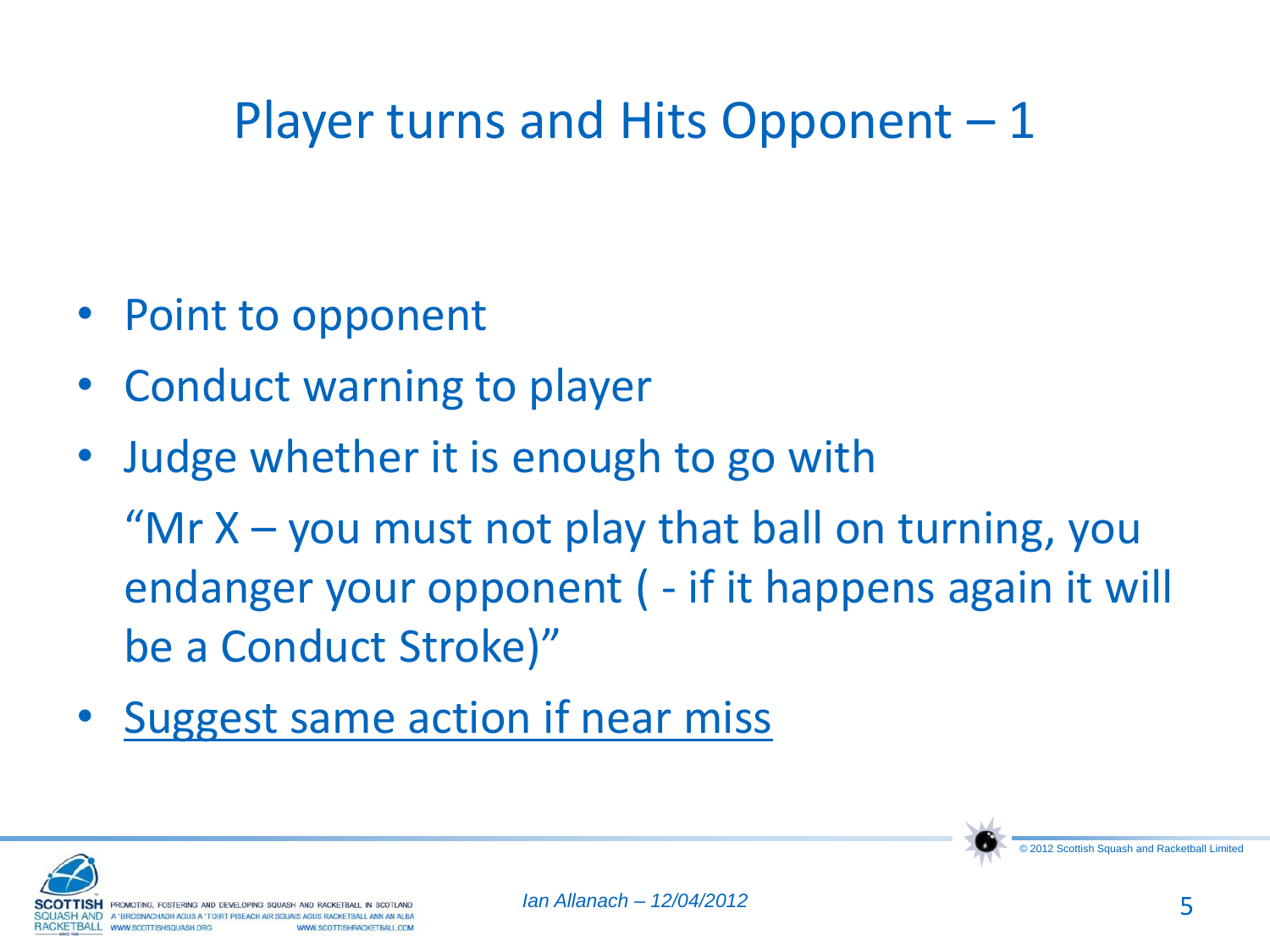## Player Turns and Hits Opponent – 2

- Point to opponent
- Conduct stroke against player
- Warning that he will lose the match if it happens again
- Suggest same action if ball misses opponent but passes close



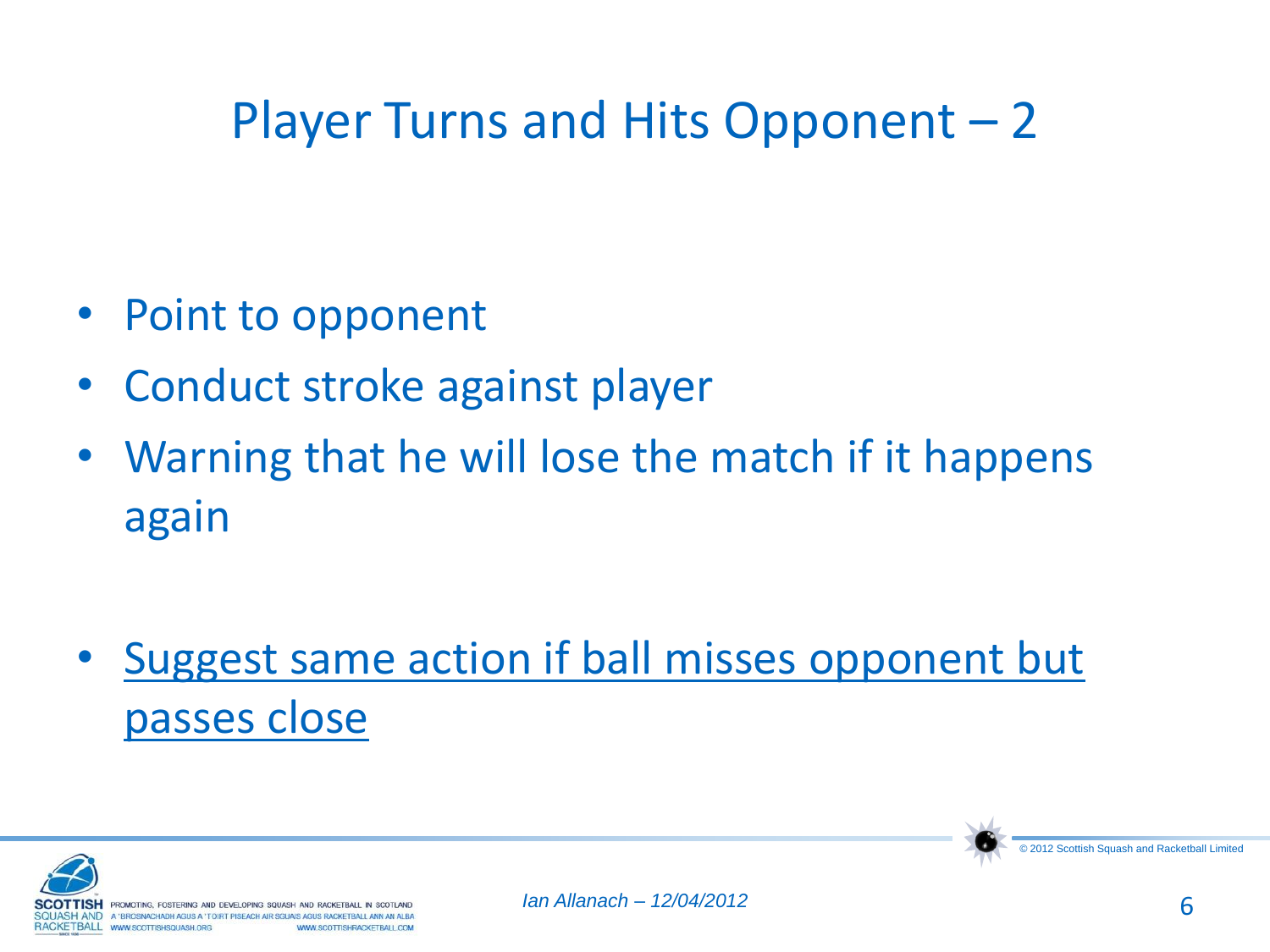## Player Turns and Hits Opponent – 3

- Conduct Match
- Even if ball passes close to opponent for the second time – suggestion is conduct match
- Reason = persistent dangerous play, accident waiting to happen



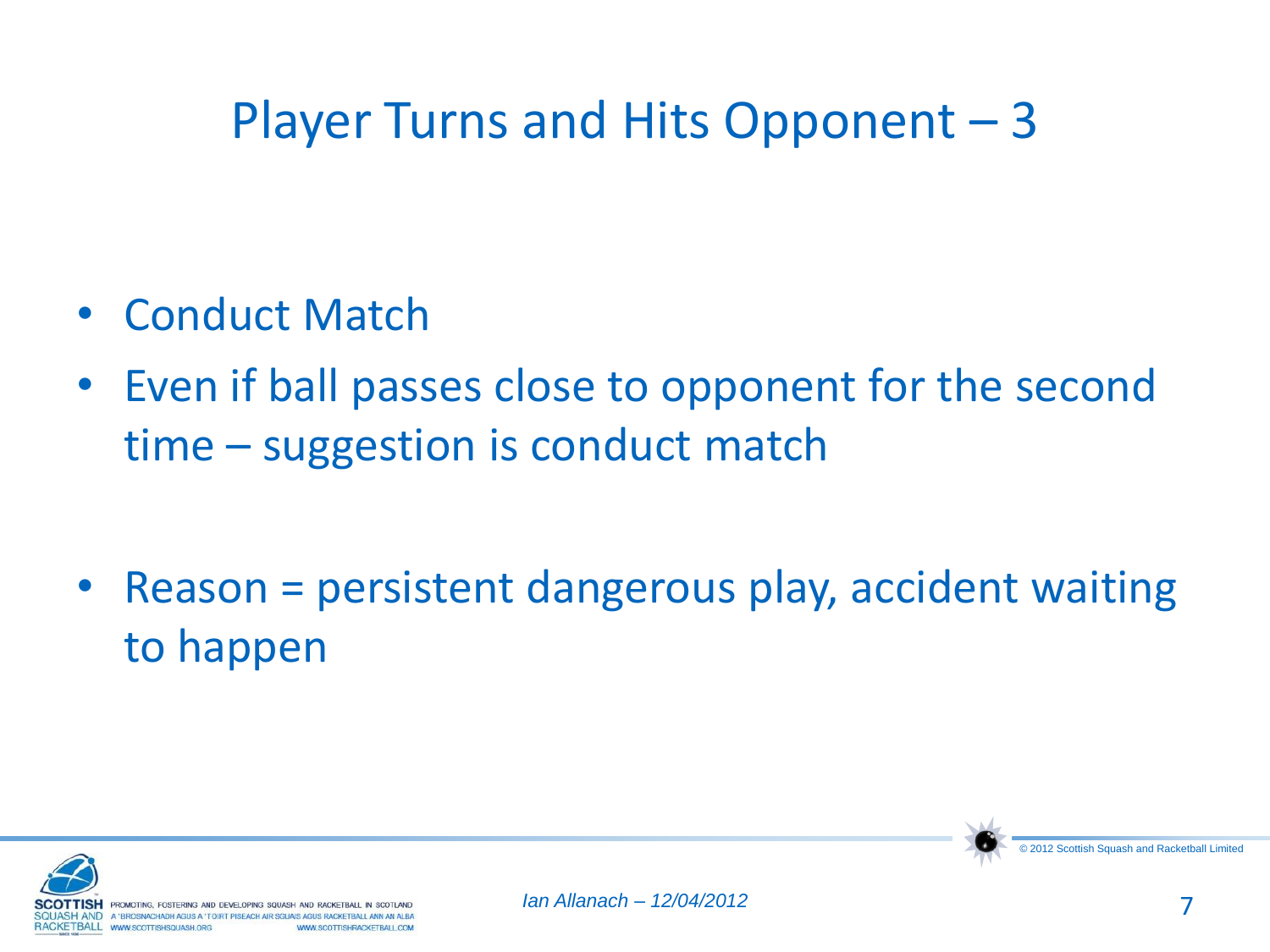# **TOPIC 2 - BLOCKING** What is it?

#### The Simplest Block

- Player A plays the ball, stands still and makes no effort to move clear
- Player A is on the direct line that Player B is allowed to take the ball
- This is the shot of a beginner or less experienced player



© 2012 Scottish Squash and Racketball Lin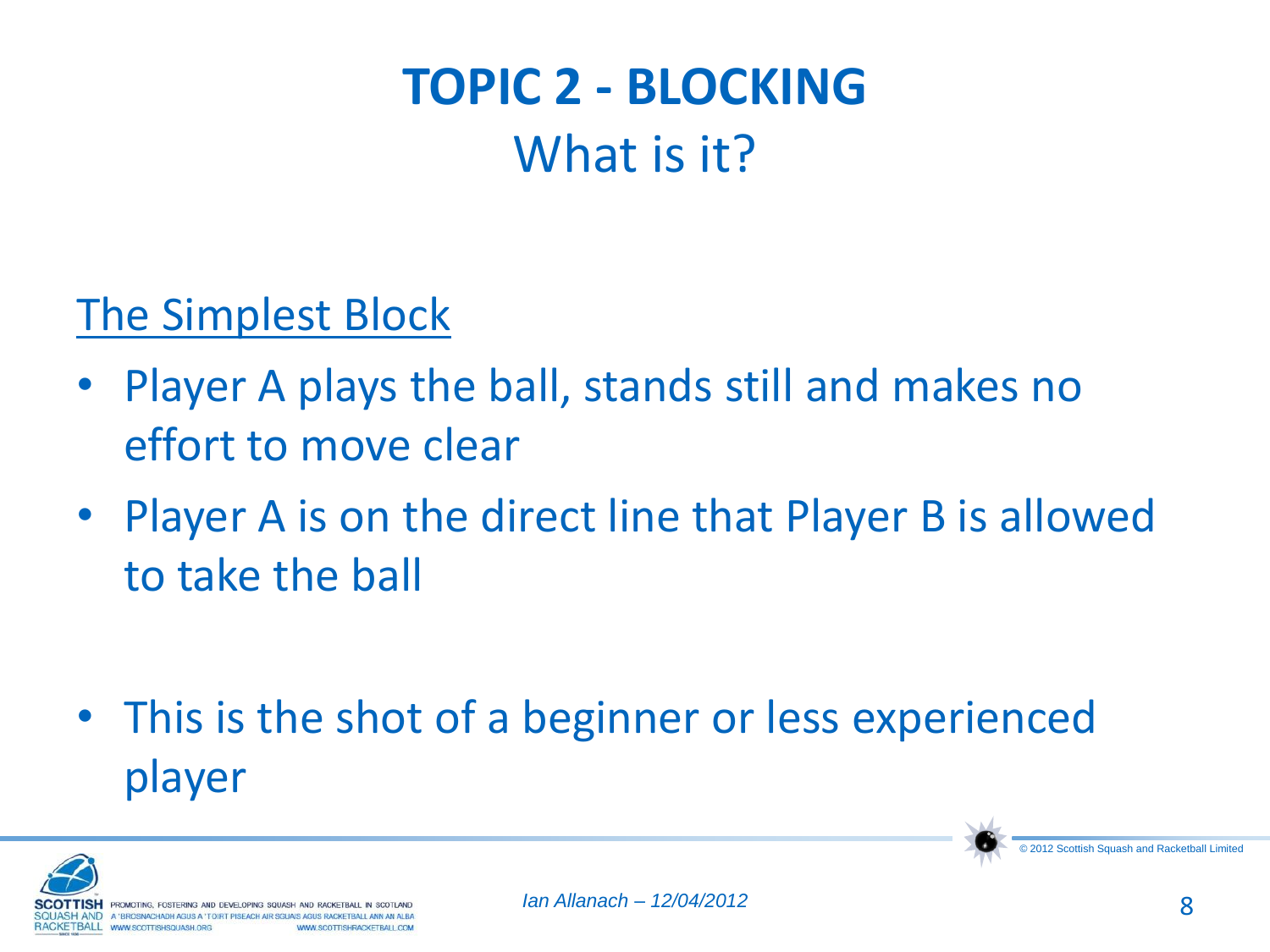# Blocking 2

The Most Common Block

- Player A plays the ball, moves, but still is on the opponent's direct line to the ball
- Player A either moves back on the direct line OR does not move sufficiently to clear
- This can be accidental, poor play or deliberate



© 2012 Scottish Squash and Racketball Limite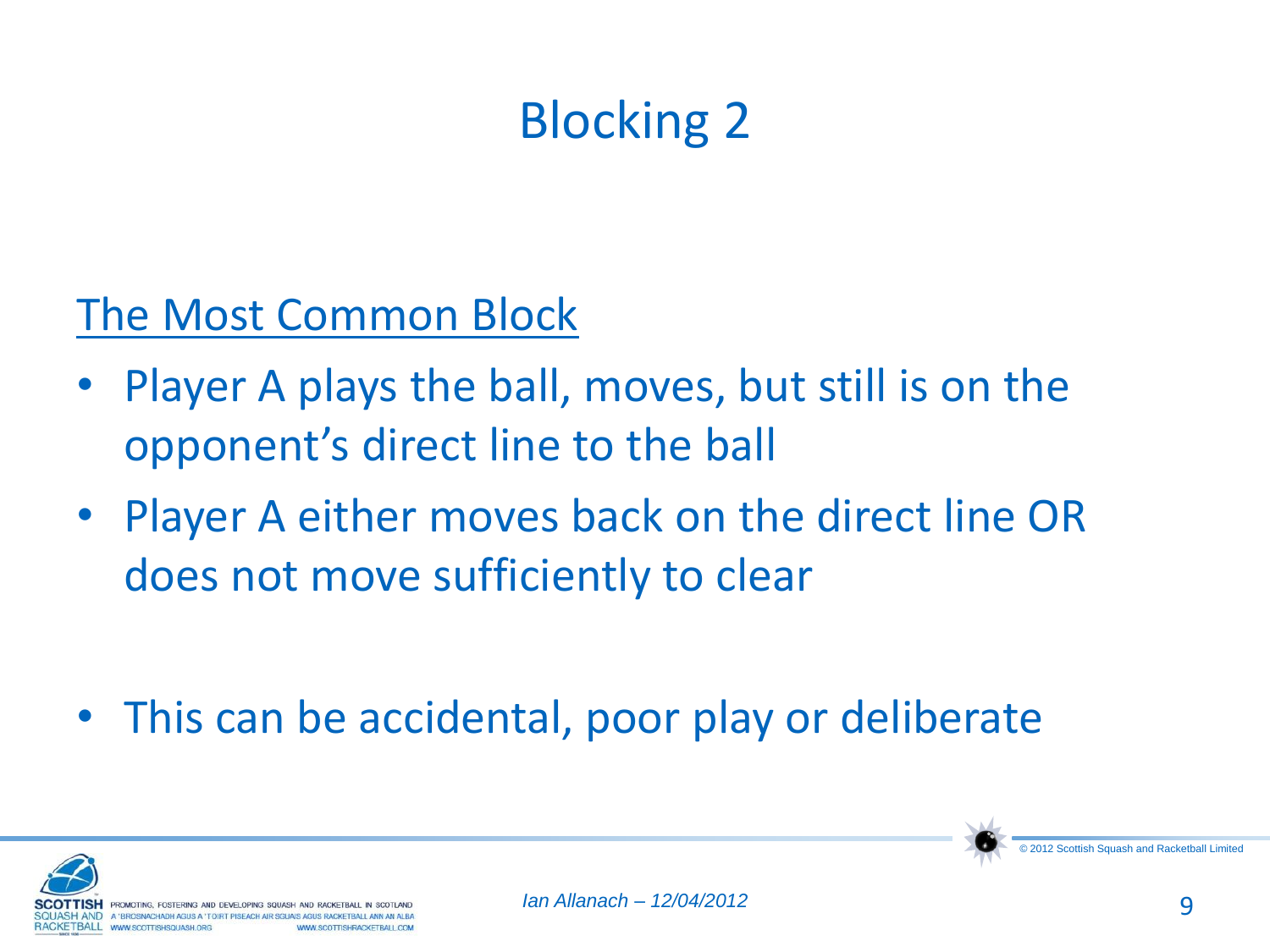# Blocking 3

#### The Professional Block

- Player A plays the ball and moves deliberately into opponent's line
- Player A may make it look as though the movement was a necessary follow on from their swing/shot. The block was 'disguised'.
- It can look as though the opponent has simply turned into Player A.



© 2012 Scottish Squash and Racketball Limited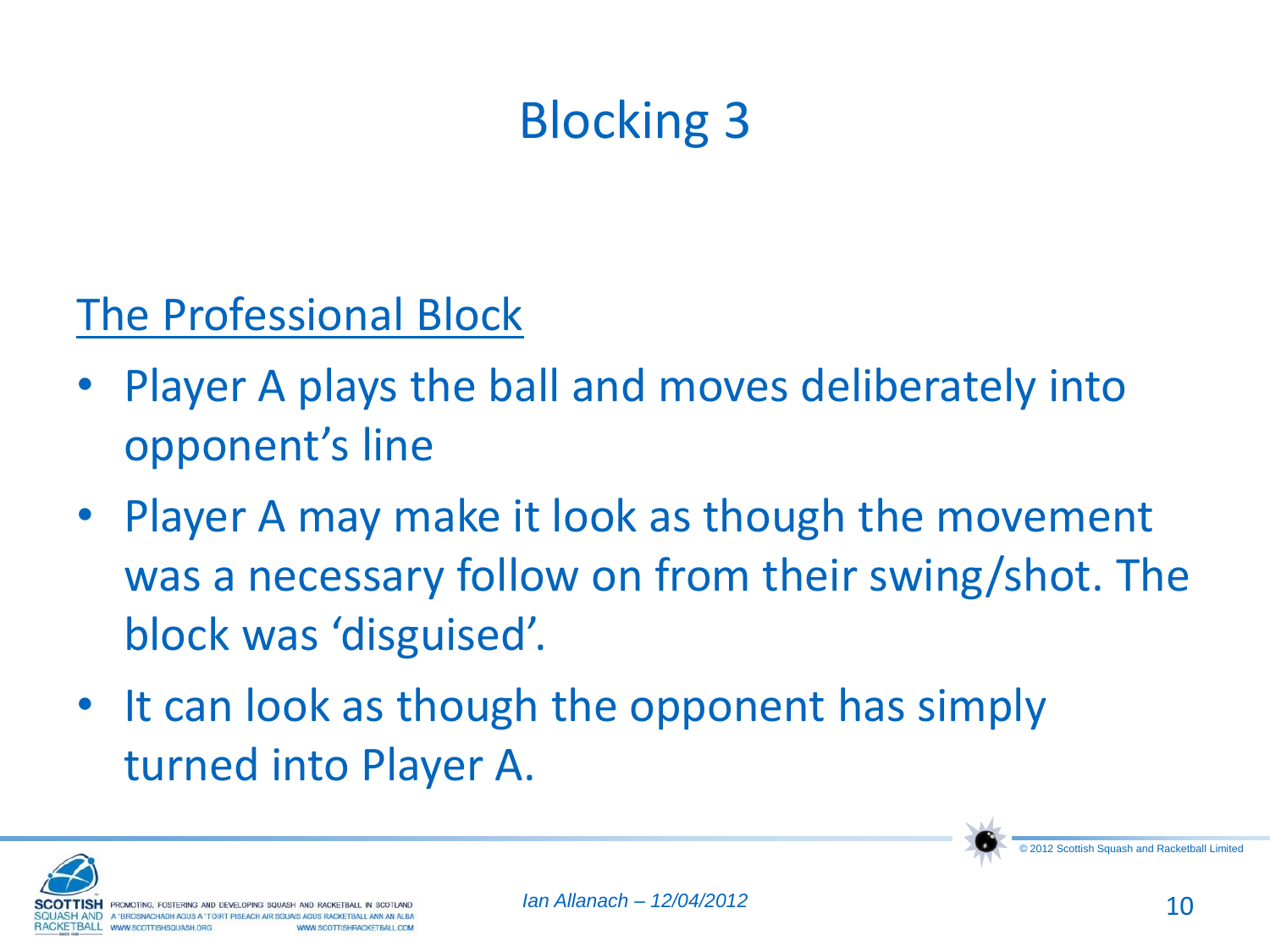# Happens when?

- Front court following a drop as opponent moves in to take a short ball
- Mid to deep court following a drive as opponent, having come forward, needs to go back to good length ball
- Mid court as opponent, off T, tries to move across to take the ball on the volley



© 2012 Scottish Squash and Racketball Limite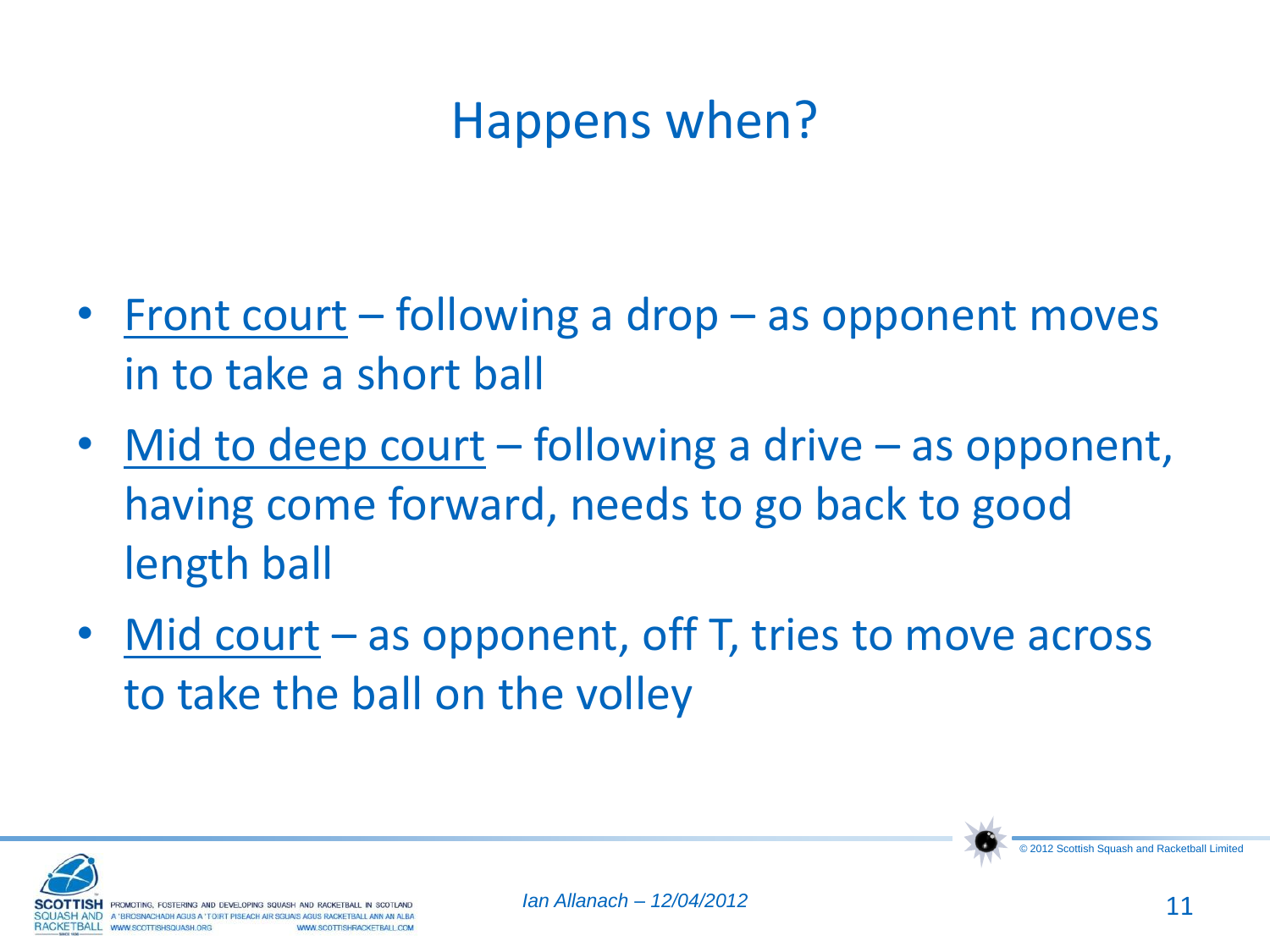# Outcomes from Blocking

- Give 'stroke' whenever possible.
- Fair to give 'let' if distance from ball.
- Give 'stroke' if it is a deliberate block even if distance involved.
- Caution against saying "(deliberate) block" "He would have reached it" or maybe "his route was blocked".



© 2012 Scottish Squash and Racketball Lire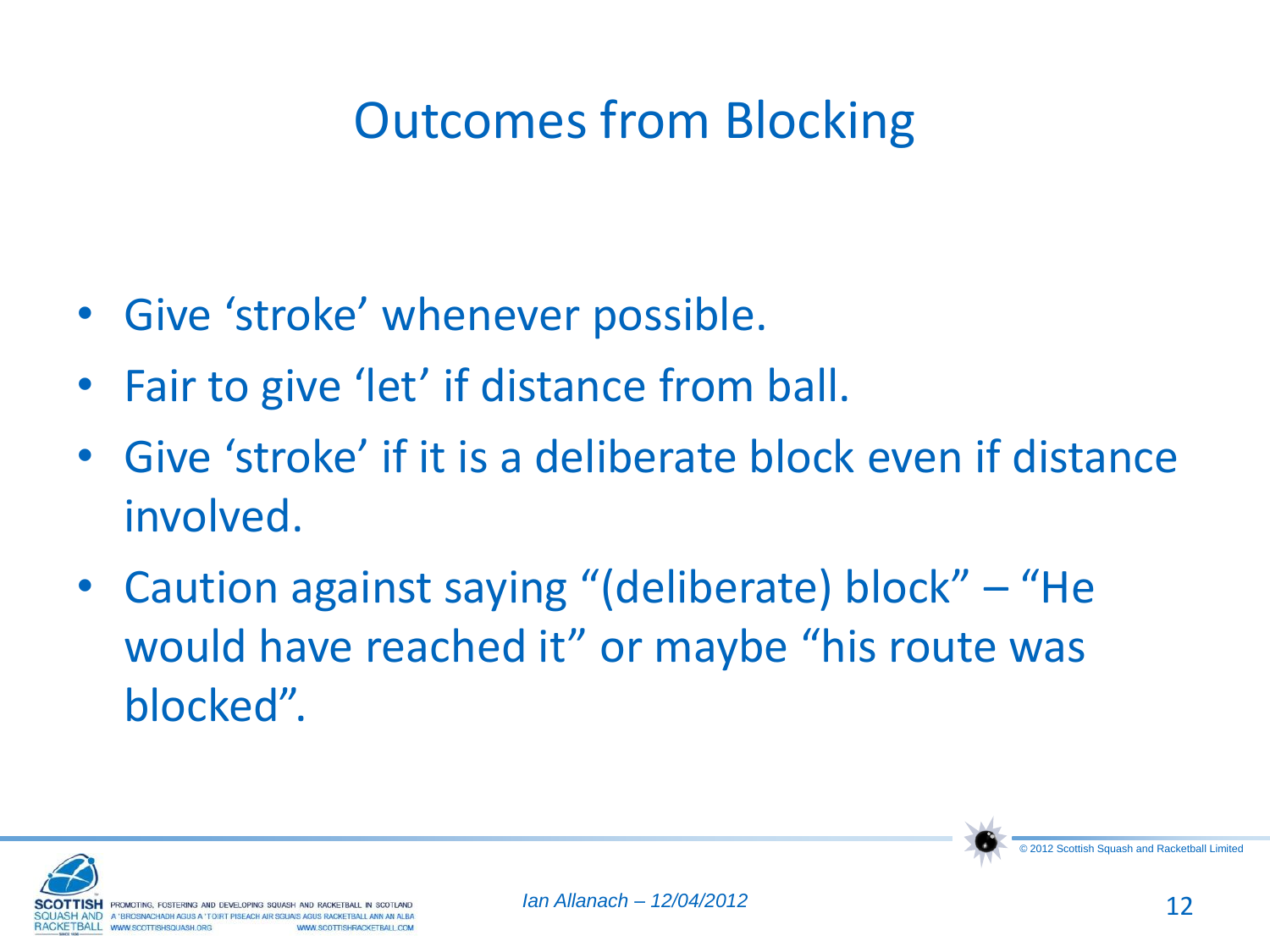## Blocking is not when.....

- Opponent's position has him turning into striker before striker has opportunity to clear
- Happens with anticipation or poor positioning
- This could be a let
- This could be created interference and a "no let"



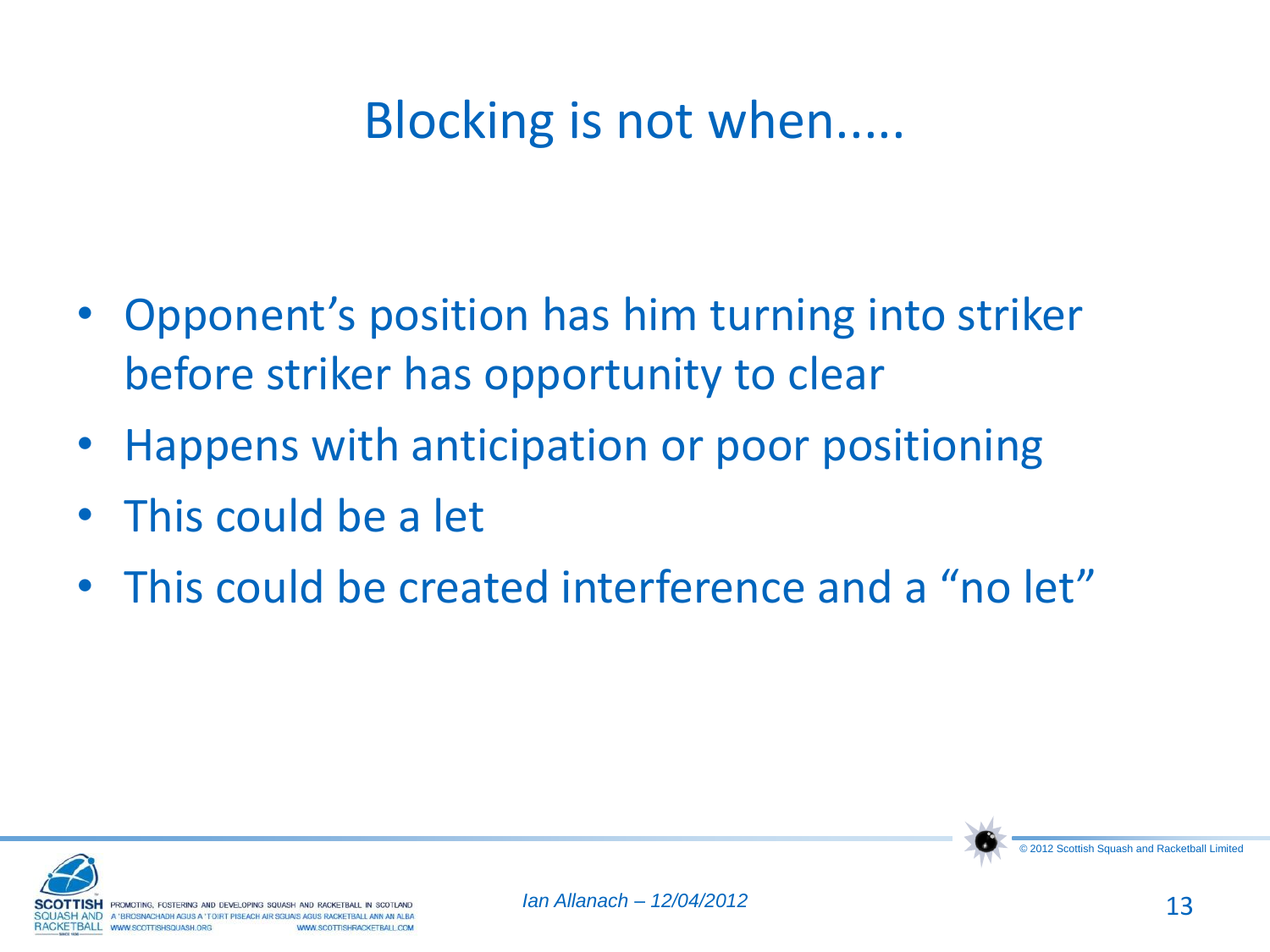## **TOPIC 3 – CREATED INTERFERENCE**

- Guideline G11
- If the direct line to ball is available but opponent makes the interference – No Let
- Normally this means body interference
- But watch for
	- Racket drag
	- Foot contact



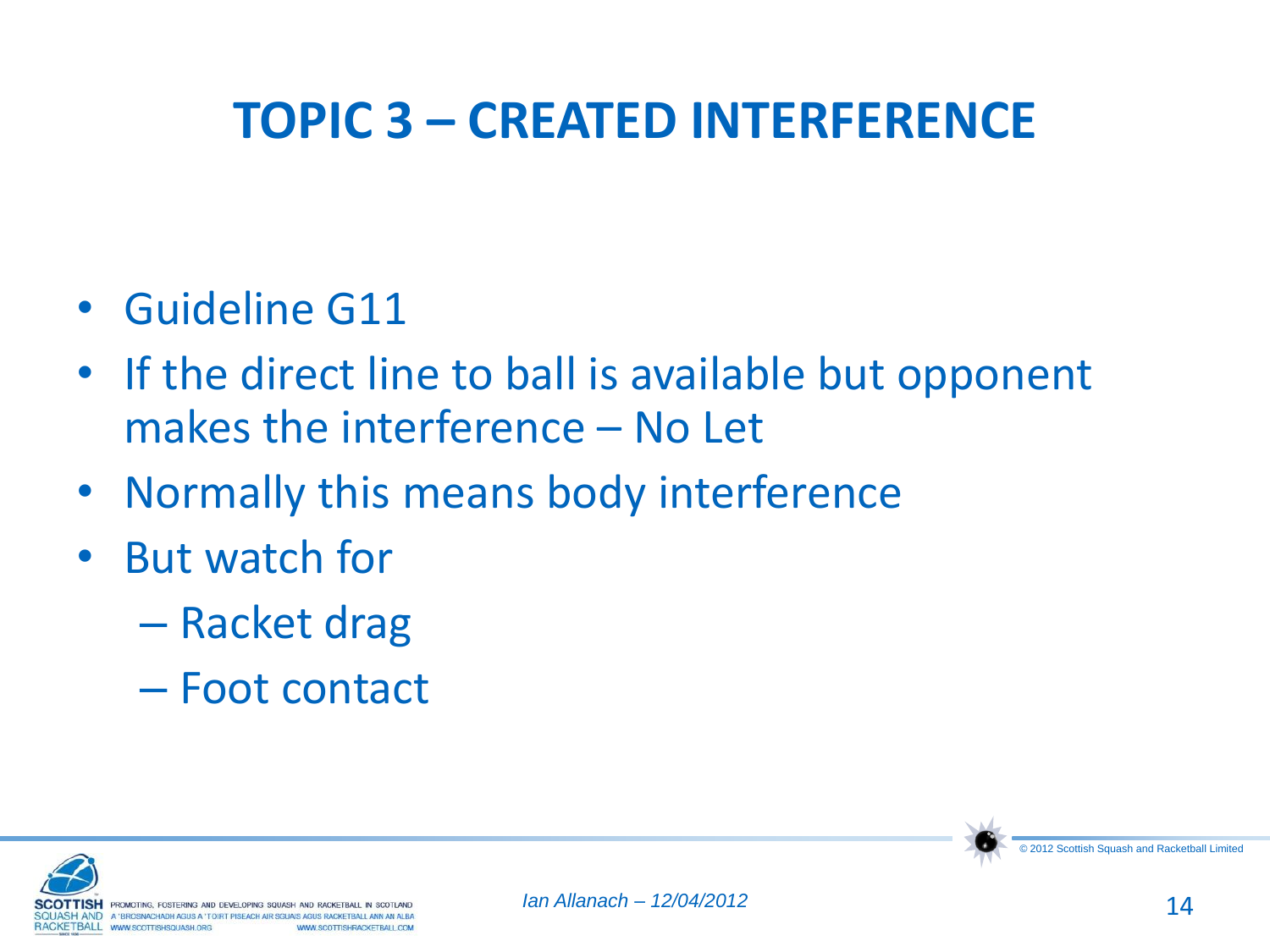#### Explanations

- **Racket drag** : striker holds racket a little wide or a little low in order that racket makes contact with opponent en route to ball
- **Foot contact** : claim for let when striker makes the contact with his own foot on opponent's foot – sometimes when changing direction
- **Outcome** "No let you made the contact"



© 2012 Scottish Squash and Racketball Limited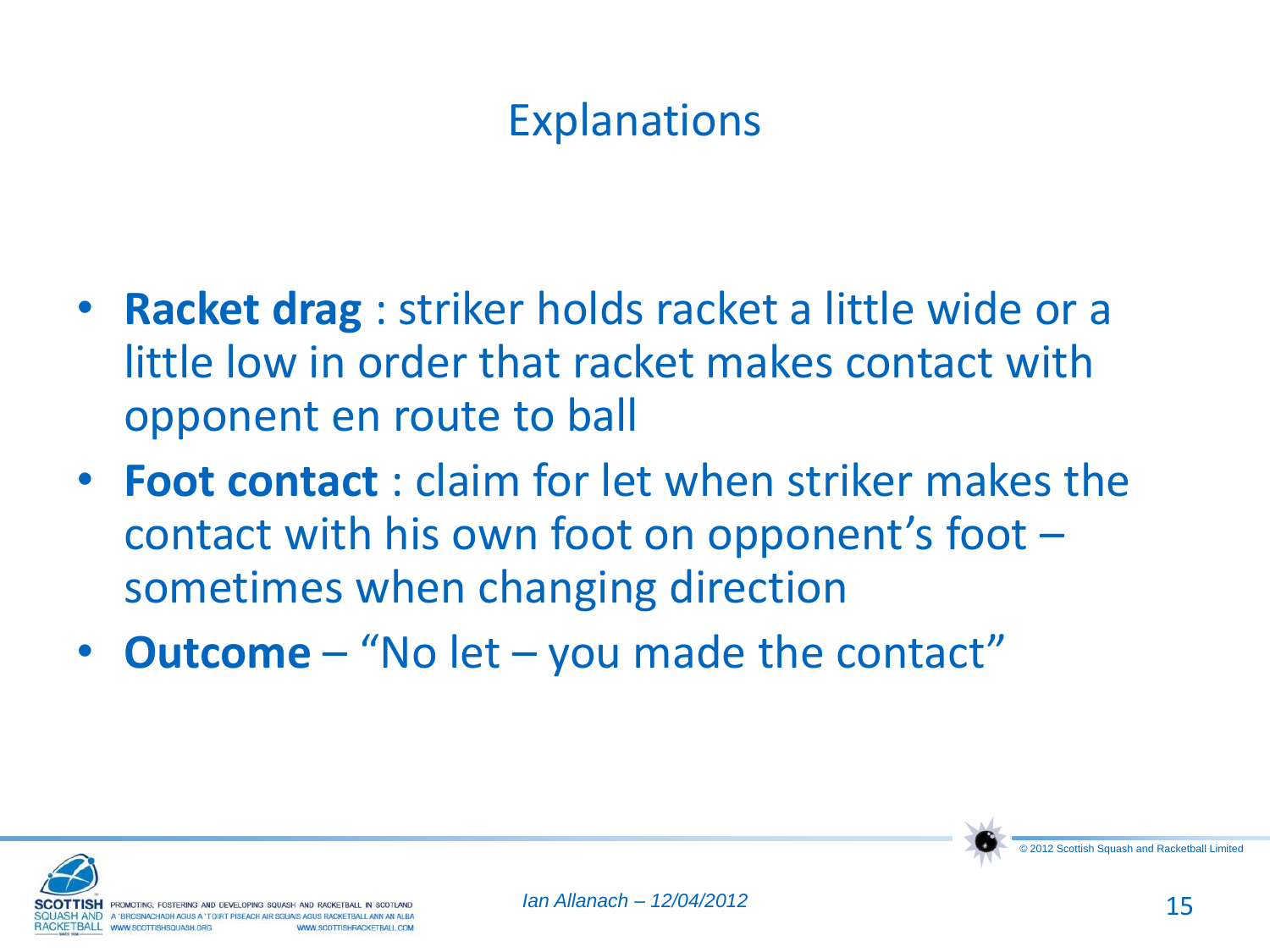#### A Difficult One.....

- Player A midcourt, right of T, plays length forehand side. Moves back to T
- Player B to his left, moves across to cut the ball off on the volley – contact!
- Blocking? winning shot?, created interference?
- Look at the quality of the shot, would B have reached to volley, was he trying to get back deep?



© 2012 Scottish Squash and Racketball Lim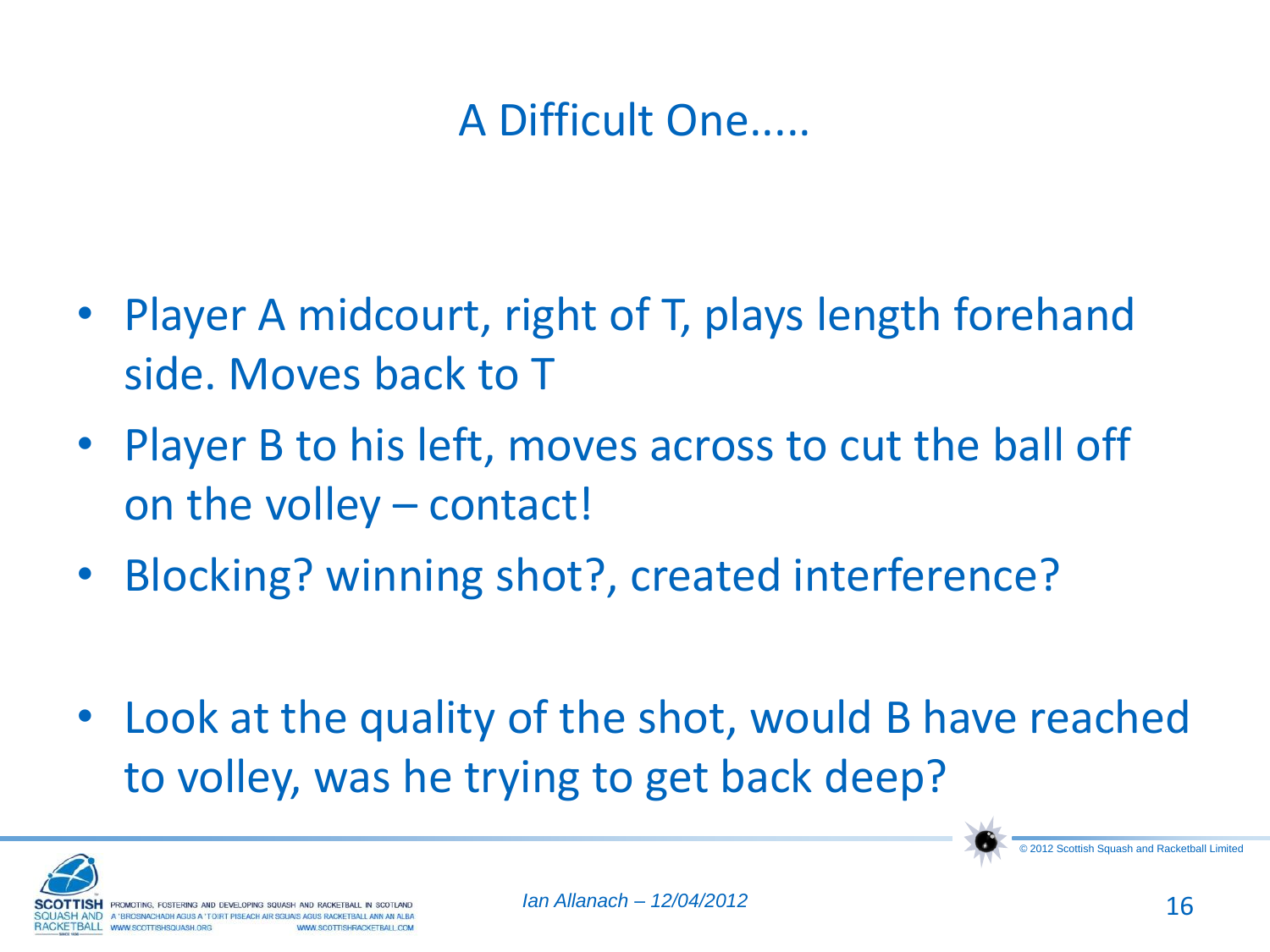### **TOPIC 4 – MINIMAL INTERFERENCE**

- This is a helpful phrase for some No Lets
- You accept there was interference but "minimal at best"
- "Yes I saw it but it was minimal"
- However on racket contact, no such thing as minimal interference – give the let "Contact - yes let – affected swing"



© 2012 Scottish Squash and Racketball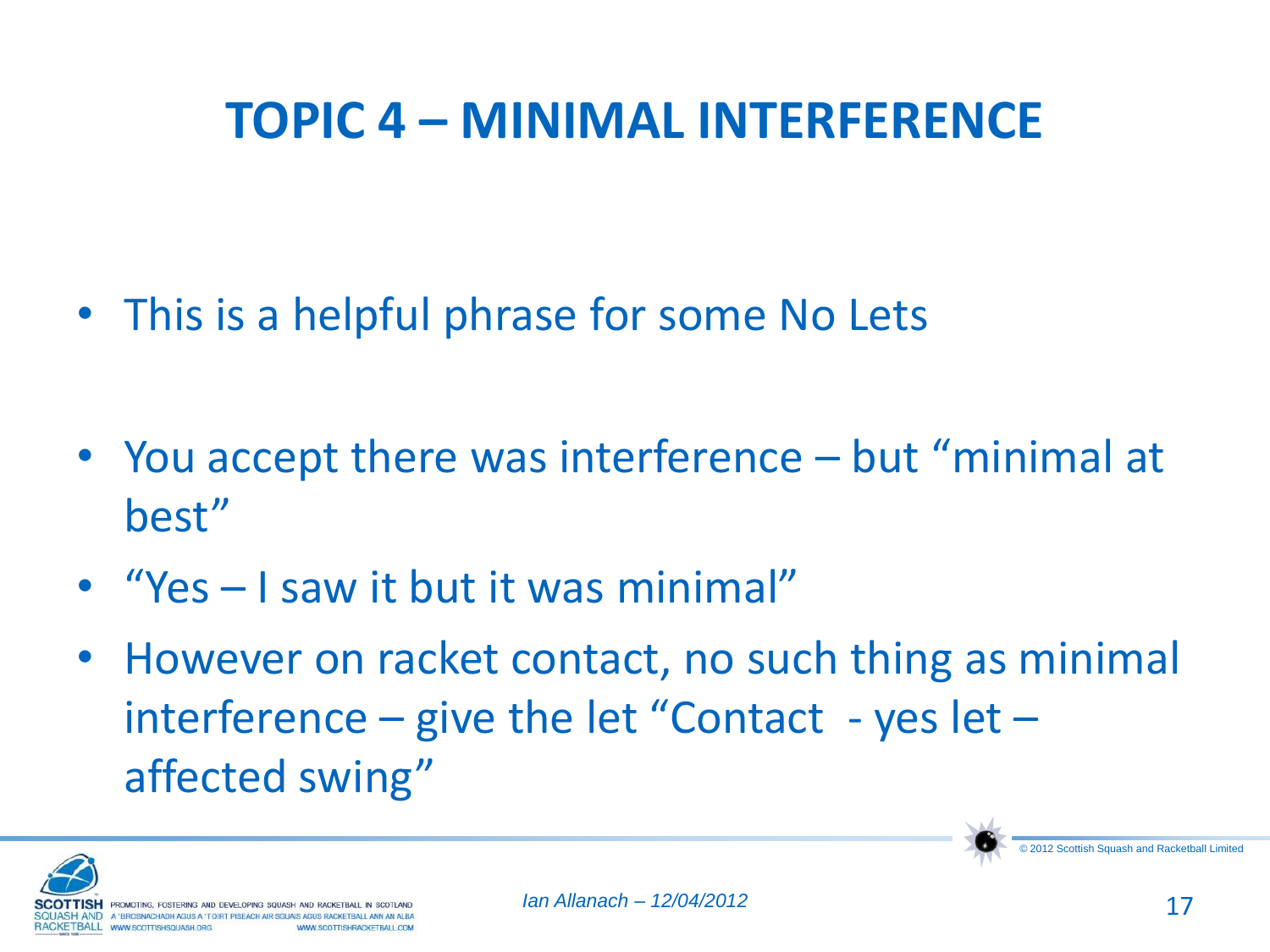## What is Meant by Minimal Interference?

- No significant effect on player line to ball
- No effect on racket carry or strike position
- No effect on player balance
- (Often ball tight or striker is there to play)